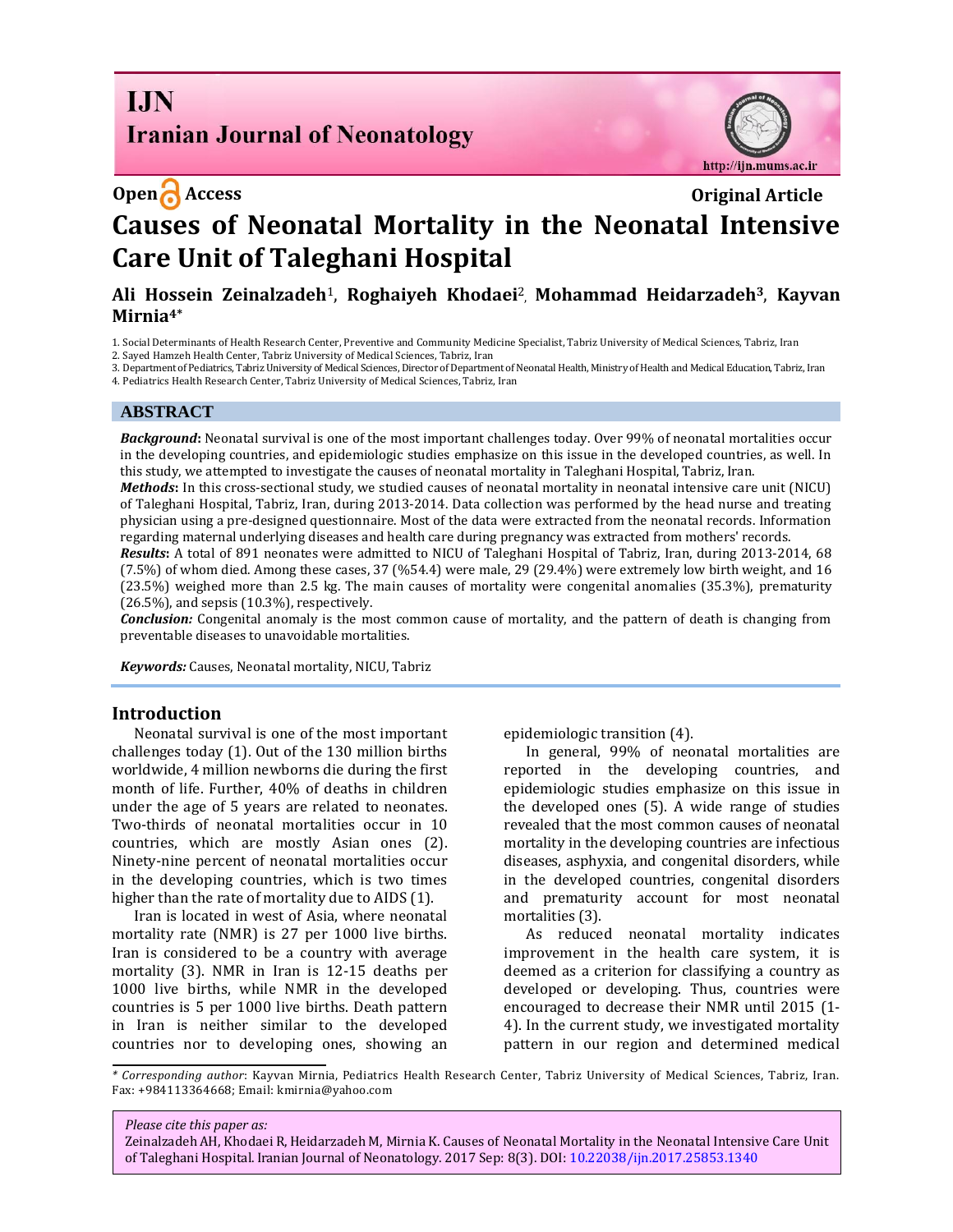errors leading to death in order to prevent such events in future and improve our health system. In addition, we identified causes of neonatal mortality in Taleghani Hospital of Tabriz, Iran.

### **Methods**

#### *Subject recruitment and study design*

This cross-sectional study was carried out from 2013 to 2014 on neonates who died during NICU stay in Taleghani Teaching Hospital of Tabriz, Iran, which is a referral center accepting mothers and neonates from four provinces. This hospital is a maternity hospital with 5000 births on an annual basis and includes a 20 bed NICU.

#### *Data collection instruments*

Data were recorded in a form by the head nurse and treating physician. Neonatal data were abstracted from the neonatal records. Information regarding maternal underlying diseases and health care during pregnancy were derived from mothers' records.

The underlying causes of mortality were determined by two neonatologists based on ICD-10. All the neonatal records were reviewed and medical errors leading to neonatal death were recorded by two neonatologists. Frequency (percentage) was estimated for the demographic data. Qualitative variables were compared using chi-square test in SPSS, version 16. P-value less than 0.05 was considered statistically significant.

# **Results**

Of the 891 neonates admitted to the NICU, 68 (7.5%) died; in these cases, 37 (54.4%) were male. There was no significant relationship between gender and death. The most common clinical condition in the admitted newborns was respiratory distress syndrome (RDS; 91.2%). Further, 29.4% of the neonates had birth weight less than 1 kg and 23.5% weighed more than 2.5 kg. The most common causes of mortality in the infants with birth weight less than 2.5 kg was prematurity and congenital anomalies, while in newborns with birth weight higher than 2.5 kg, congenital anomalies were most common causes of mortality. Mortality rate was significantly higher in infants with gestational age of less than 28 weeks.

RDS was the most common (73.5%) cause of neonatal death alone or concomitant with malformation or sepsis. The most common malformation was congenital heart disease (22%). The route of delivery in 55.9% of the neonates was cesarean section, showing no significant relationship between the route of delivery and death. Ten (14.7%) of the mothers were aged 20 years and 10.3% were older than 35 years. We did not find any link between maternal age and neonatal death. Thirty (44.1%) of the mothers had complications during pregnancy, but it was not significantly associated with neonatal death.

Our study demonstrated that administration of betamethasone significantly reduced neonatal mortality (Table 1). In addition, 35.3% of mortalities

**Table 1.** Characteristics of registered neonatal mortalities in neonatal intensive care unit of Taleghani Hospital during 2013-2014, Tabriz, Iran

| Variables                 |                              | $N(\% )$             | P-value      |
|---------------------------|------------------------------|----------------------|--------------|
| Gender                    | Male                         | 37(54.4)             |              |
|                           | Female                       | 30(44.1)             | 0.35         |
|                           | Unrecorded                   | 1(1.5)               |              |
| Twin pregnancy            | Yes                          | 8(11.8)              | 0.19         |
| Referral                  | No                           | 37(54.4)             |              |
|                           | Yes                          | 31(45.6)             | 0.06         |
| Birth weight (gr)         | < 1000                       | 20(29.4)             |              |
|                           | 1000-1499                    | 15(22.1)             |              |
|                           | 1500-2499                    | 17(25)               | < 0.001      |
|                           | $>=2500$                     | 16(23.5)             |              |
| Delivery                  | Cesarean section             | 38(55.9)             |              |
|                           | Natural vaginal              |                      | 0.83         |
|                           | delivery                     | 31(45.6)             |              |
| Gestational age<br>(week) | < 28                         | 23(33.8)             |              |
|                           | 28-32                        | 28(41.2)             |              |
|                           | 33-37                        | 14(20.6)             | < 0.001      |
|                           | >37                          |                      |              |
|                           |                              | 3(4.4)               |              |
| Death time<br>(survive)   | During the first<br>day(24h) | 14(20.6)             |              |
|                           | $2-7$ day                    | 38(55.9)             | 0.13         |
|                           | 8-28 day                     | 12(17.6)             |              |
|                           | $>28$ day                    | 4(5.9)               |              |
|                           | Nerves                       | 3(4.4)               | 0.9          |
|                           | Urogenital                   | 1(1.5)               | 1            |
| Abnormality               | Skeletal                     | 7(10.3)              | 0.07         |
|                           | Chromosomal                  | 4(5.9)               | 0.47         |
|                           | Cardiac                      | 15(23.5)             | 0.95         |
|                           | Gastric                      | 6(8.8)               | 0.15         |
|                           | Facial                       | 4(5.9)               | 0.47         |
|                           | Other                        | 9(13.2)              | 0.06         |
| Inevitable death          | Yes                          | 44(64.7)             |              |
|                           | No                           | 24(35.3)             | < 0.001      |
| Maternal age              | 20                           | 10(14.7)             |              |
|                           | 20-35                        | 45(66.2)             |              |
|                           | >35                          | 7(10.3)              | 0.93         |
|                           | Unrecorded                   | 6(8.8)               |              |
| Corticosteroid            | Yes                          | 17(25)               |              |
| description               | No                           | 51(75)               | < 0.05       |
| Pregnancy<br>complication | Yes                          | 30(44.1)             |              |
|                           | No                           | 37(54.4)             | 0.32         |
|                           | Unrecorded                   | 1(1.5)               |              |
| Abortion history          | Yes                          | 6(8.9)               |              |
|                           | No                           | 49(72.1)             | 0.14         |
|                           | Unrecorded                   | 13(19.1)             |              |
| History of child<br>death | Yes                          | 1(1.5)               |              |
|                           | No                           | 54(79.4)             | $\mathbf{1}$ |
|                           | Unrecorded                   | 13(19.1)             |              |
| Gravid                    | $1 - 3$                      | 54(79.4)             |              |
|                           | >3                           | 3(4.4)               |              |
|                           | Unrecorded                   | 11(16.2)             | 0.7          |
| Para                      | $\bf{0}$                     |                      |              |
|                           | $1-3$                        | 35(51.5)<br>21(39.9) | 0.59         |
|                           |                              |                      |              |
|                           | Unrecorded                   | 12(17.6)             |              |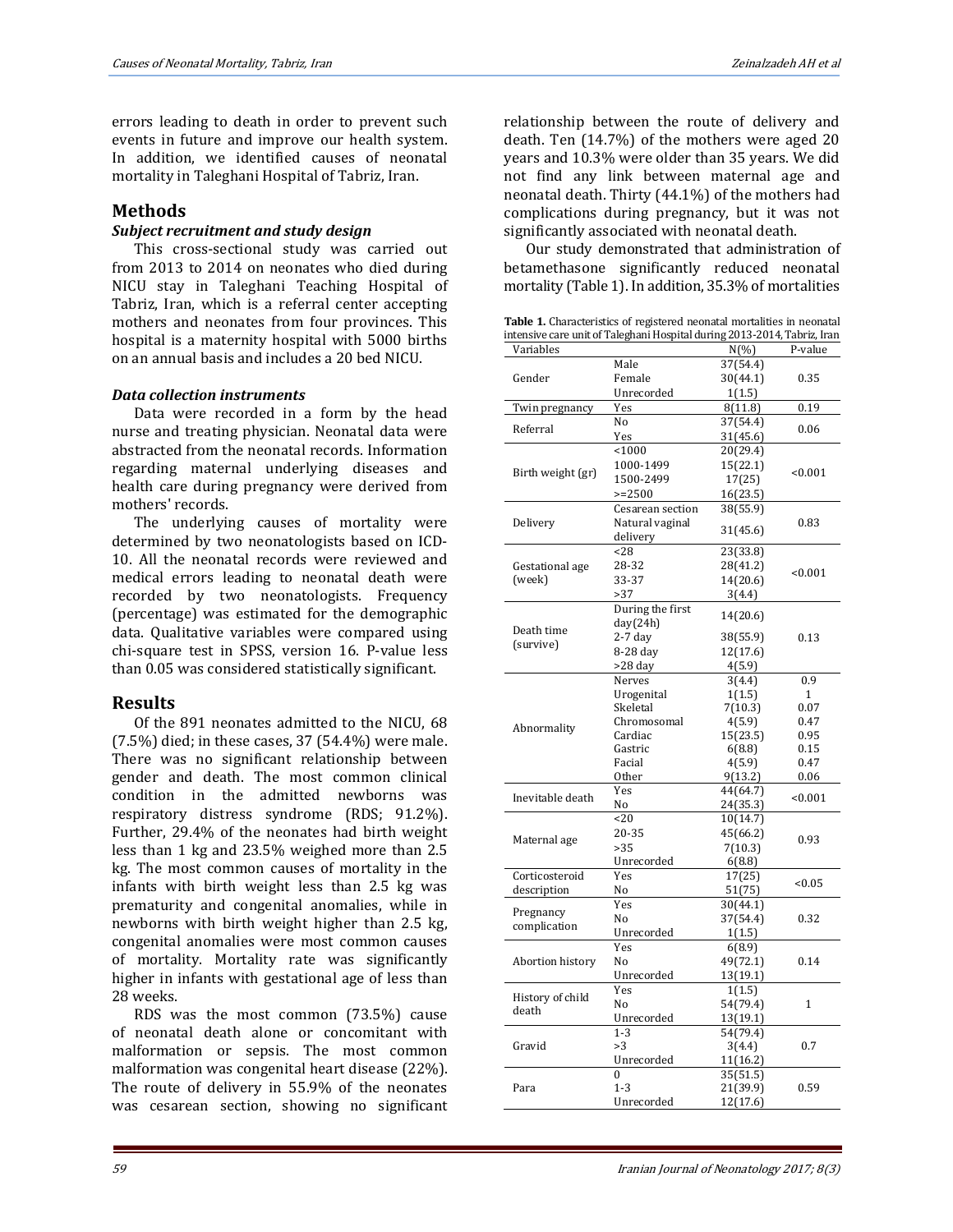**Table 2.** Cause of neonatal death in neonatal intensive care unit of Taleghani Hospital during 2013-2014 in Tabriz

| Cause of death                | $N\frac{6}{6}$ |
|-------------------------------|----------------|
| Congenital malformation       | 24(35.3)       |
| Birth asphyxia                | 4(5.9)         |
| Prematurity                   | 18(26.5)       |
| Respiratory distress syndrome | 5(7.4)         |
| Infection                     | 7(10.3)        |
| Pneumonia                     | 5(7.4)         |
| Others                        | (7.4           |

that were due to sepsis, pneumonia, and RDS were preventable. The most common causes of unavoidable mortality were congenital diseases and prematurity. In general, the most common cause of mortality was congenital anomalies (35.3%; Table 2).

# **Discussion**

Neonatal intensive care has reduced the mortality rate among newborns (6, 7). As this study exhibited, reduction in neonatal mortality is due to high accessibility of facilities such as surfactant, ventilator, and trained staff. Our study also showed that 45.6% of mortalities in our hospital occurred in neonates referred from different cities of our province, indicating that neonatal transfer in our region still suffers.

Amenable mortality is divided into human errors and transfer errors (8). Transfer errors are mostly because of primary devices, improper vehicles, or lack of surfactant in the referring hospital. We noted that human errors whether by nurses or resident pediatricians were due to exhaustion from the many shifts they had during each month. The improper ratio of nurse to patient and limited number of pediatricians (four pediatricians covering the NICU from afternoon to the next morning) was another cause of these errors, which arises from insufficient budget. Early neonatal mortality within 24 hours substantially contributes to overall mortality (9).

Our study demonstrated that 20.6% of neonatal mortalities occurred within 24 hours after birth and 76.5% of the deaths occurred during the first week. This finding was in agreement with those of Joy et al. (75%) and Imtiaz (73%) (1, 2). Likewise, Naeri et al. in Tehran showed that 78% of mortalities occurred during the first week of life (10). These findings suggest that proper care within the first hours of NICU admission is critical to reduce the mortality rate. The most common causes of death in our center were respectively congenital anomalies (35.3%), prematurity  $(26.5\%)$ , and sepsis  $(10.3\%)$ . This finding was not in agreement with those of Joy et al. demonstrating that prematurity, sepsis, and

asphyxia were the most common causes of mortality (2).

A similar study was performed in Pakistan by Imtiaz et al., where prematurity, asphyxia, and sepsis were the most common causes of neonatal mortality (2). A similar study was conducted by Sereshta in Qazvin Province showing that sepsis, RDS, and asphyxia accounted for most neonatal deaths (4). Javanmardi proposed that prematurity, congenital anomalies, and RDS were the most common causes of neonatal death (3). These discrepancies in results may stem from differences in epidemiologic prevalence of diseases in various regions or the changing conditions by time. Promoting the quality of neonatal care is the main key for changing the pattern of mortality.

# **Conclusion**

The most common causes of mortality in our study were congenital anomalies, prematurity, and sepsis. We also noted a high rate of amenable deaths (35.3%). To reduce this rate, we recommend performing prenatal screening tests and genetic consultation. Furthermore, maternal care should be improved during pregnancy in order to diminish the rate of preterm labor. NICUs require sufficient numbers of skilled nurses and physicians since ignoring caregiver to patient ratio due to financial issues may bring about healthcare disasters.

# **Acknowledgments**

We wish to thank Mrs Ordobadi, the head nurse of Talegani Hospital, Tabriz, Iran.

# **Conflicts of interests**

The authors of the present study declare no conflicts of interest.

# **References**

- 1. Gonzalez R, Merialdi M, Lincetto O, Lauer J, Becerra C, Castro R, et al. Reduction in neonatal mortality in Chile between 1990-2000. Pediatrics. 2006; 117(5):e949-54.
- 2. [Jehan I,](https://www.ncbi.nlm.nih.gov/pubmed/?term=Jehan%20I%5BAuthor%5D&cauthor=true&cauthor_uid=19274365) [Harris H,](https://www.ncbi.nlm.nih.gov/pubmed/?term=Harris%20H%5BAuthor%5D&cauthor=true&cauthor_uid=19274365) [Salat S,](https://www.ncbi.nlm.nih.gov/pubmed/?term=Salat%20S%5BAuthor%5D&cauthor=true&cauthor_uid=19274365) [Zeb A,](https://www.ncbi.nlm.nih.gov/pubmed/?term=Zeb%20A%5BAuthor%5D&cauthor=true&cauthor_uid=19274365) [Mobeen N,](https://www.ncbi.nlm.nih.gov/pubmed/?term=Mobeen%20N%5BAuthor%5D&cauthor=true&cauthor_uid=19274365) [Pasha O,](https://www.ncbi.nlm.nih.gov/pubmed/?term=Pasha%20O%5BAuthor%5D&cauthor=true&cauthor_uid=19274365) et al. Neonatal mortality, risk factors and causes: a prospective population-based cohort study in urban Pakistan. Bull World Health Organ. 2009; 87(2):130-8.
- 3. Javanmardi Z, Beygi M, Ghodousi A. Investigating about the causes of neonates 'death in the hospitals of Isfahan province. Sci J Forensic Med. 2009; 15(4):229-33 (Persian).
- 4. Sareshtedari M, Shahamat H, Sadegi T. Cause and related factors of neonatal mortality in Qazvin NICU. Hakim Health Syst Res J. 2012; 14(4):227-32 (Persian).
- 5. [Lawn JE,](https://www.ncbi.nlm.nih.gov/pubmed/?term=Lawn%20JE%5BAuthor%5D&cauthor=true&cauthor_uid=15752534) [Cousens S,](https://www.ncbi.nlm.nih.gov/pubmed/?term=Cousens%20S%5BAuthor%5D&cauthor=true&cauthor_uid=15752534) [Zupan J;](https://www.ncbi.nlm.nih.gov/pubmed/?term=Zupan%20J%5BAuthor%5D&cauthor=true&cauthor_uid=15752534) [Lancet Neonatal Survival](https://www.ncbi.nlm.nih.gov/pubmed/?term=Lancet%20Neonatal%20Survival%20Steering%20Team%5BCorporate%20Author%5D)  [Steering Team.](https://www.ncbi.nlm.nih.gov/pubmed/?term=Lancet%20Neonatal%20Survival%20Steering%20Team%5BCorporate%20Author%5D) 4 million neonatal death: when?